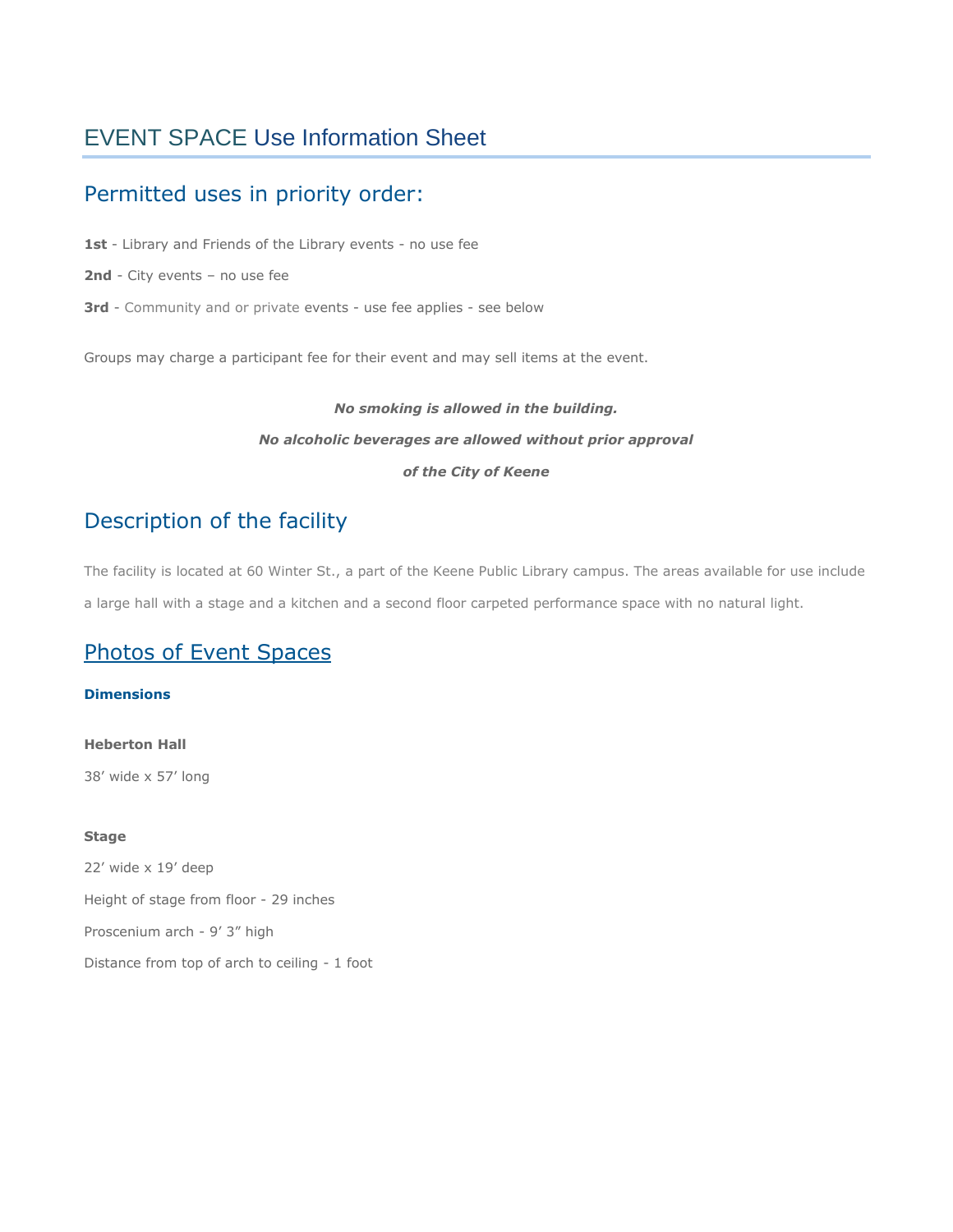### **Room Capacity**

**Heberton Hall** Chairs only - 240 Tables and chairs - 149 **Stage** Chairs only - 40 Tables and chairs - 21 (Other stage configurations require prior approval of the Keene Fire Dept.)

### **Cohen Hall**

Chairs only 240

### **Kitchen**

There is a kitchen. Use of the kitchen is limited to counters and sinks. The applicant must provide all plates, utensils, etc. There is a refrigerator and freezer for temporary storage of food, but all food must be removed at the conclusion of the event. There are electrical outlets, and a group may bring its own coffee/tea pot etc.

### **Bathrooms**

There are two bathrooms available on the first floor near the Heberton area. In addition, four bathrooms available on the  $2<sup>nd</sup>$  floor in proximity to the Cohen Hall area. They are all handicapped accessible.

### **Parking**

Currently, there is metered parking on the grounds. On-street parking and the nearby county parking lot are also metered. All meters run from 8 a.m. to 5 p.m. Monday-Saturday. Meters on the grounds are 3 hour, and on the street, 2 hours. The county lot has both 2 hour and 10-hour meters.

### **Air conditioning**

There is air conditioning in the building.

### **Equipment**

There are 12 tables and 300 folding chairs available in Heberton Hall and a lesser number of upholstered chairs available for use in the Cohen Hall area. There are automatic large screens and projection equipment available in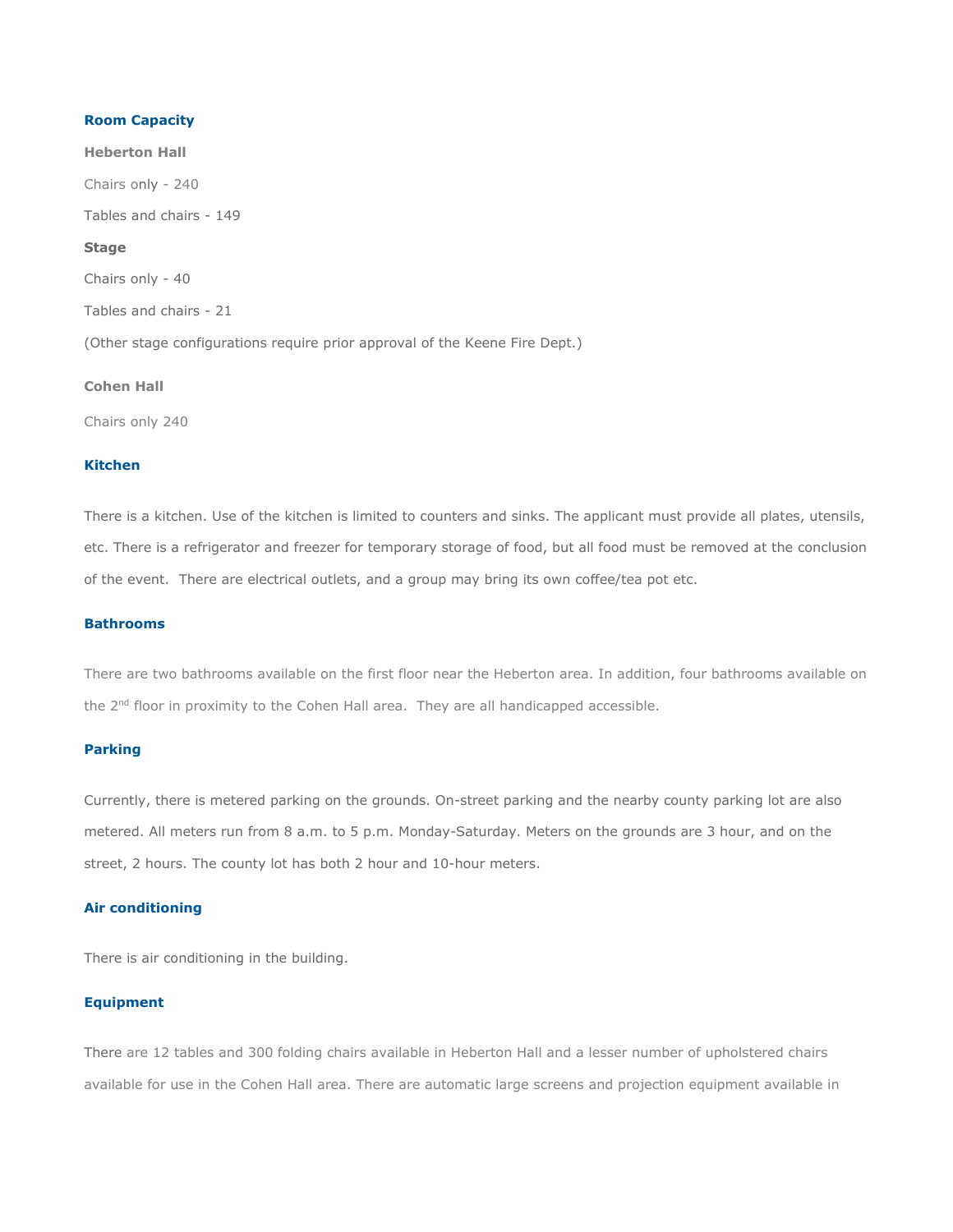both spaces. Each event space is wired for sound. There are several wired mics and one wireless mic available. If more items are needed, the group will need to make other arrangements.

## Use Fees

Once an application is approved, the fee quoted will remain in effect for that booking. The use fee includes the cost of a supervisor; however, an additional room supervisor may be required upon the discretion of library staff.

### **Heberton and Cohen Halls:**

**\$100 for three hours.** Three hours is the minimum booking allowed. This covers set-up and take down time. \$35 for each additional hour. \$20 an hour for each hour of setup time. Rehearsal time will be charged at \$35 an hour. A room supervisor is included in the cost of the room, however if an additional staff member is determined, the renter will be billed at \$15 an hour to cover expenses.

#### **Kitchen:**

There is an additional \$25 fee for the use of the kitchen.

#### **Custodial:**

Custodial fees will be charged for cleaning the facility after each event. The fee is generally \$150.00 with a \$50 minimum, but depends on the specific event. The fee will be set at the time the booking is approved.

The fee covers cleaning the floors, bathrooms, and kitchen and foyer areas. Groups are responsible for wiping off chairs and tables and removing any food, beverages or trash from the building.

# **Scheduling**

All bookings are done by contacting the Scheduling Coordinator, Colleen Swider, c/o Keene Public Library, 60 Winter St, Keene, NH 03431.

Telephone number: 352-0157 Fax number: 603-283-5656, or [contact Colleen Swider online](http://www.ci.keene.nh.us/services/citizen-request-form)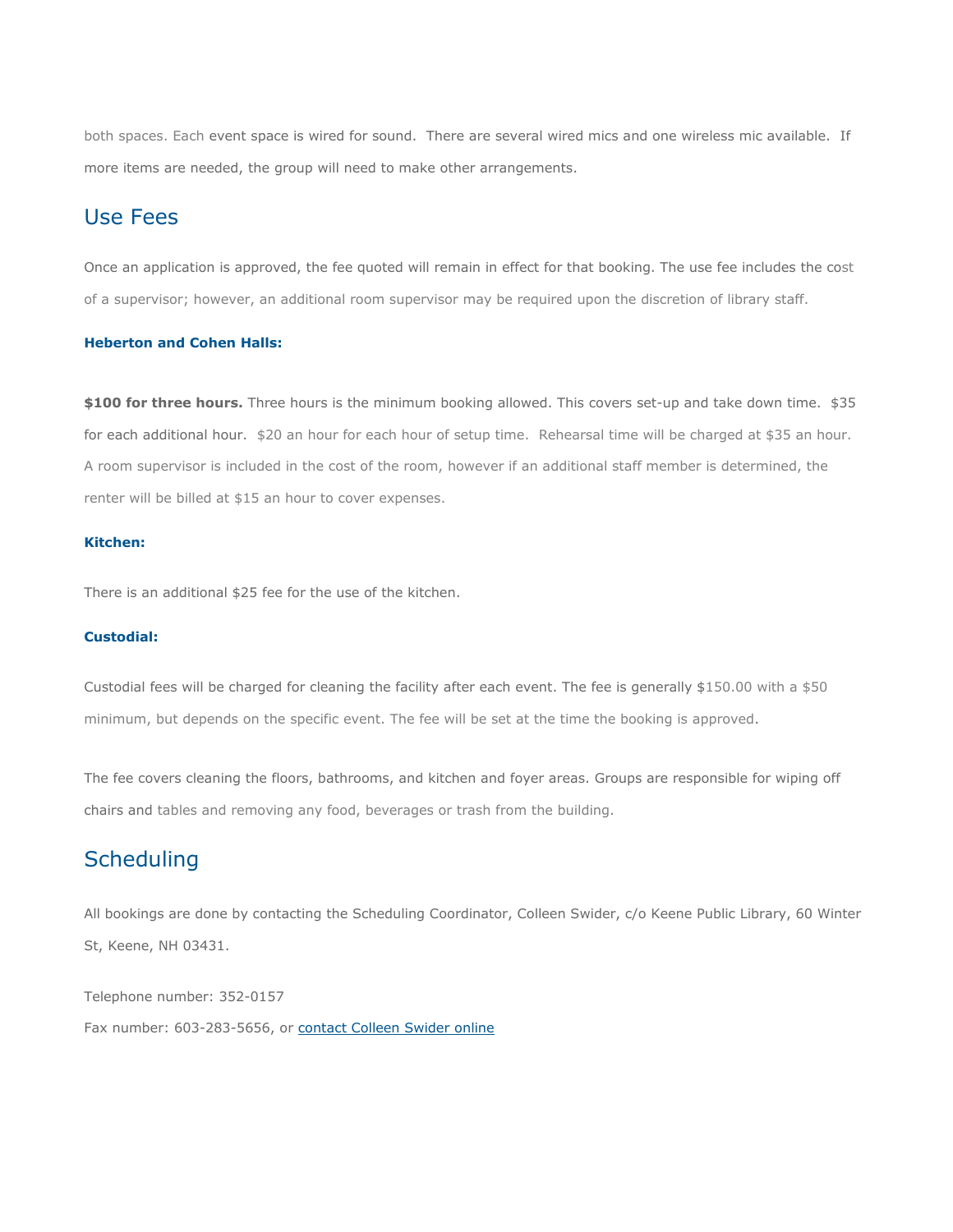Groups must fill out an Event Space [Use Application Form](https://ci.keene.nh.us/sites/default/files/Library/Event%20Application%20for%20New%20Space%20application.pdf) and [Revocable License and Indemnity Agreement.](https://ci.keene.nh.us/sites/default/files/Revocable%20License%20and%20Indemnification%20Agreement%205-19.pdf) The booking is not final until the forms are approved. Confirmation will be sent to the organization stating the fee and deposit requirements.

All scheduling will be coordinated with other Library operations/activities. Some events may not be approved if it is determined that activities at the Library will compromise available parking.

Prior to 5 p.m. weekdays, events may be limited to no more than 20 people, depending upon anticipated impact on parking.

From 5 p.m. until 10 p.m. weekdays and all day Saturday and Sunday, event spaces may be used to the room capacity permitted by the Keene Fire Department.

In order to make the event spaces as available as possible to the community, ongoing regular weekly or monthly meetings will not be booked. Groups will be limited to six advanced bookings. Exceptions may be made to this policy if the requested time is one that others generally don't book.

## Rules for use

### **Supervision:**

There must be an approved supervisor at all events. Library and City staff will be responsible for serving in this capacity at their own events.

Supervisors for non-city, non-Library events will be selected from a trained group of Parks and Recreation Dept. personnel.

If a supervisor is not available for the day and time requested, the event will not be approved. The fee for the supervisor is included in the use fee, unless an additional supervisor is deemed necessary by library staff.

A Certificate of Insurance must be provided naming the City as additional insured in the amount of \$1,000,000.

If alcohol is to be served, it is the responsibility of the event organizer to fill out the necessary paperwork with the City Clerk's office and obtain the necessary license and permissions.